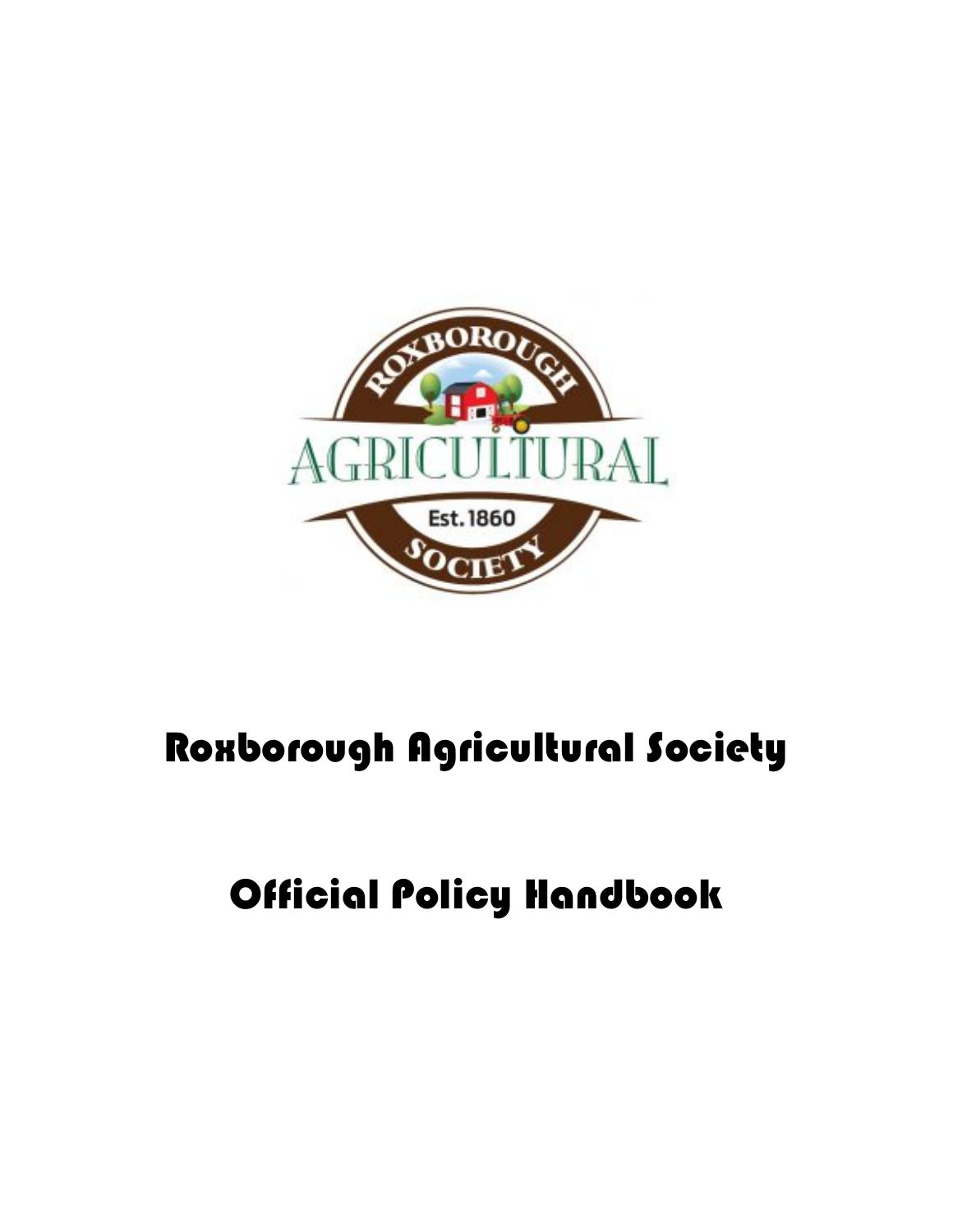## Rules and Regulations

**Policy** of the Roxborough Agricultural Society



Last Updated: 2020Dec06 Last Approval Date: 2022Jan22

#### General

- 1. Any person can become a Member of the Roxborough Agricultural Society (RAS) by paying the current Membership Fee to the Treasurer.
- 2. All kinds of gambling will be strictly prohibited, and no gambling, circus or mountebank performance, or tents, goods, fruits or wares will be allowed within 300 yards of the Fairgrounds on Fair Days, as stated in the Agricultural Act.
- 3. The Directors shall have the power to deduct a percentage on premiums should the funds of the Society not be sufficient to meet payments in full.
- 4. Cheques from the Society are to be cashed before December 15, or they will be forfeited.
- 5. No dogs permitted on the grounds except for service dogs.

#### Competitions – Exhibits

- 6. All cattle and horses are to be securely tied.
- 7. Exhibits must be removed from the Exhibition Hall between 4.00pm and 4.30pm on Sunday afternoon (not before or after). Articles not picked up at the time amounting to less than \$10 will be donated back to the Roxborough Agricultural Society.
- 8. All agricultural products must be in the growth of the present year and grown by the exhibitor, with the exception of forage and grain exhibits, which may be of the preceding year's growth.
- 9. Exhibits of purebred stock must be accompanied by the pedigree, which must be produced at the time of showing.
- 10. While reasonable care will be taken to ensure the safety of all articles submitted for display in the Exhibition Hall, exhibitors must accept the risk of accidental damage, loss or theft. No payment for damaged, lost or stolen articles will be permitted or considered.

#### Competitions – Judging

- 11. In the absence of competition in any section, or if the animals or articles exhibited are of inferior quality, the judges are instructed to award only such prizes as they think the animal or article is deserving. They will exercise their own discretion as to whether they will award first, second, third, or any prize.
- 12. In the absence of competition in any entire class, only one prize in each section will be awarded. This applies in the cattle and horse classes only.
- 13. Any member of agent who interferes with the judges in any way shall forfeit all his prizes.
- 14. All protests must be written and handed to the Treasurer on days of the Fair. Otherwise, they will not be accepted.

Competitions - Prizes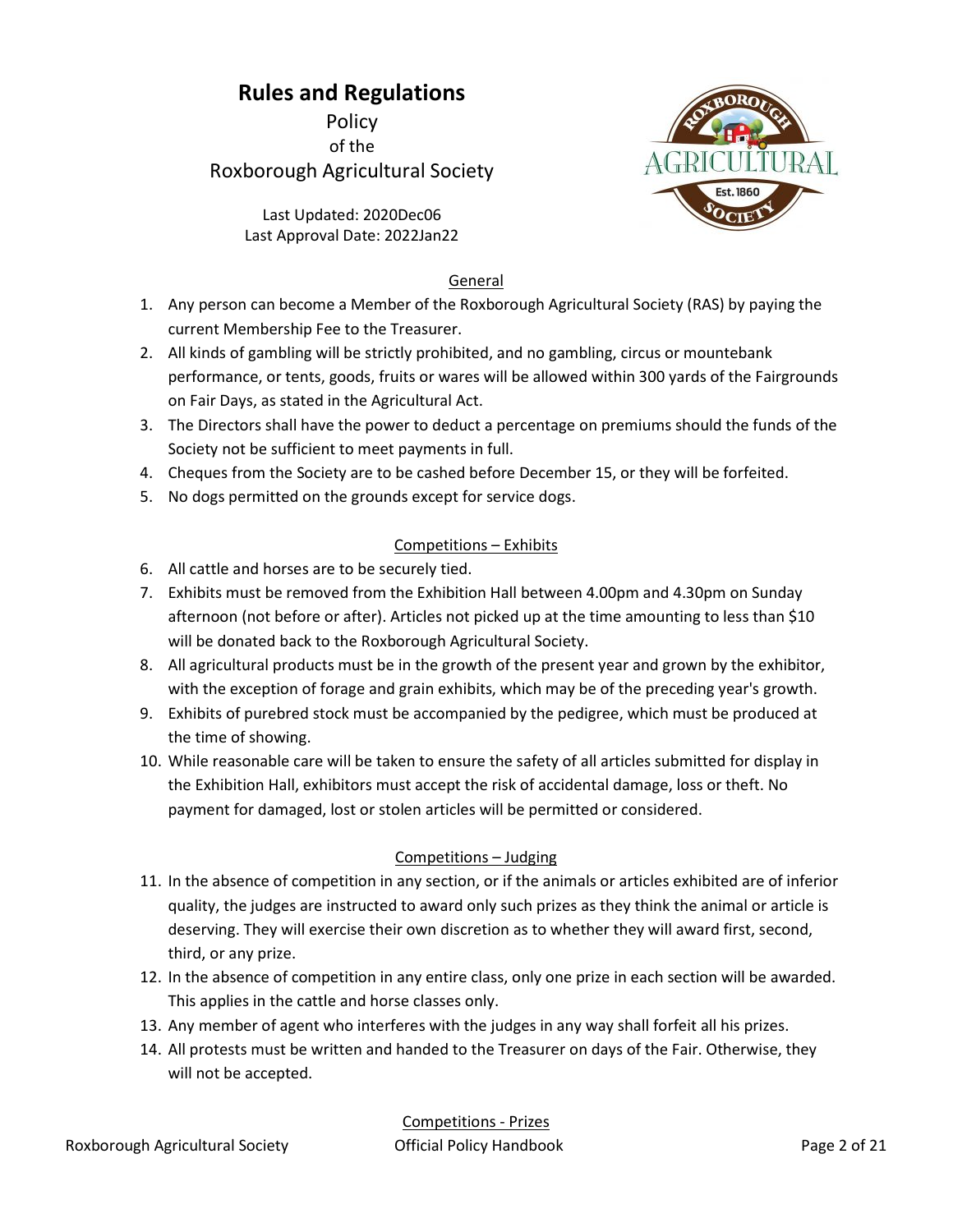- 15. No exhibitor shall be allowed to receive more than one prize in the same section of a class except in the case of livestock.
- 16. In livestock classes, each exhibitor shall be allowed a maximum of two prizes in each section of a class.
- 17. Any exhibitor, having obtained a prize by wilful or corrupt means, fraud or misrepresentation, shall forfeit all prizes for the current year
- 18. Winners of merchandise prizes must claim the same no later than December 15 and, at the same time, accept merchandise from existing stock.
- 19. Whereas there is an amendment to the Agricultural Act, requiring all Societies, after their annual meeting, to send the Ministry along with their reports, a list of 60 paid-up Members, therefore the following rule has been added: in the case of all exhibitors taking prizes of the same amount or greater than the current Membership Fee, the Treasurer will retain the current Membership Fee for membership for the ensuing year.

The Board reserves the right to make amendments without prior public notice.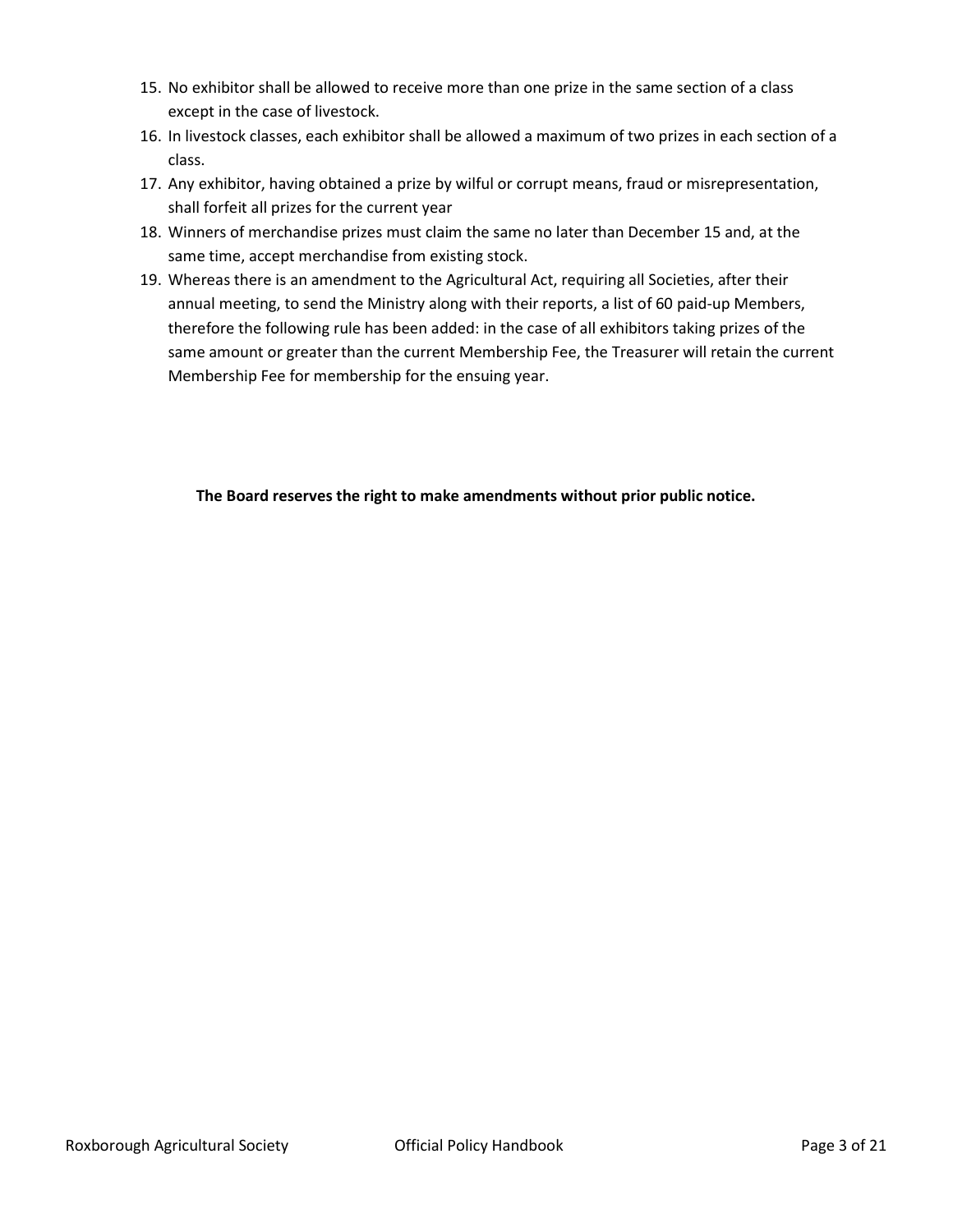# Code of Conduct

Policy of the Roxborough Agricultural Society



Last Updated: 2020Dec06 Last Approval Date: 2022Jan22

#### Please review our Code of Conduct carefully.

All Roxborough Agricultural Society (RAS) events are meant to be fun and safe for EVERYONE, so it is important that all clients, staff and volunteers understand and follow the guidelines.

- 1. Always show respect to other people, spaces, property and animals.
- 2. Respect your environment and facilities/grounds by not littering.
- 3. There is zero tolerance for bullying and discrimination.
- 4. Everyone must follow the rules and policies of the RAS.
- 5. Do not abuse or deface facilities or equipment. (NOTE: Visitors will be held financially responsible for any damages.)

If any visitor behaves in any way which compromises our ability to foster enjoyment, a sense of respect and the dignity of EVERY person at RAS events (visitors, staff and volunteers alike), the client will be asked to leave.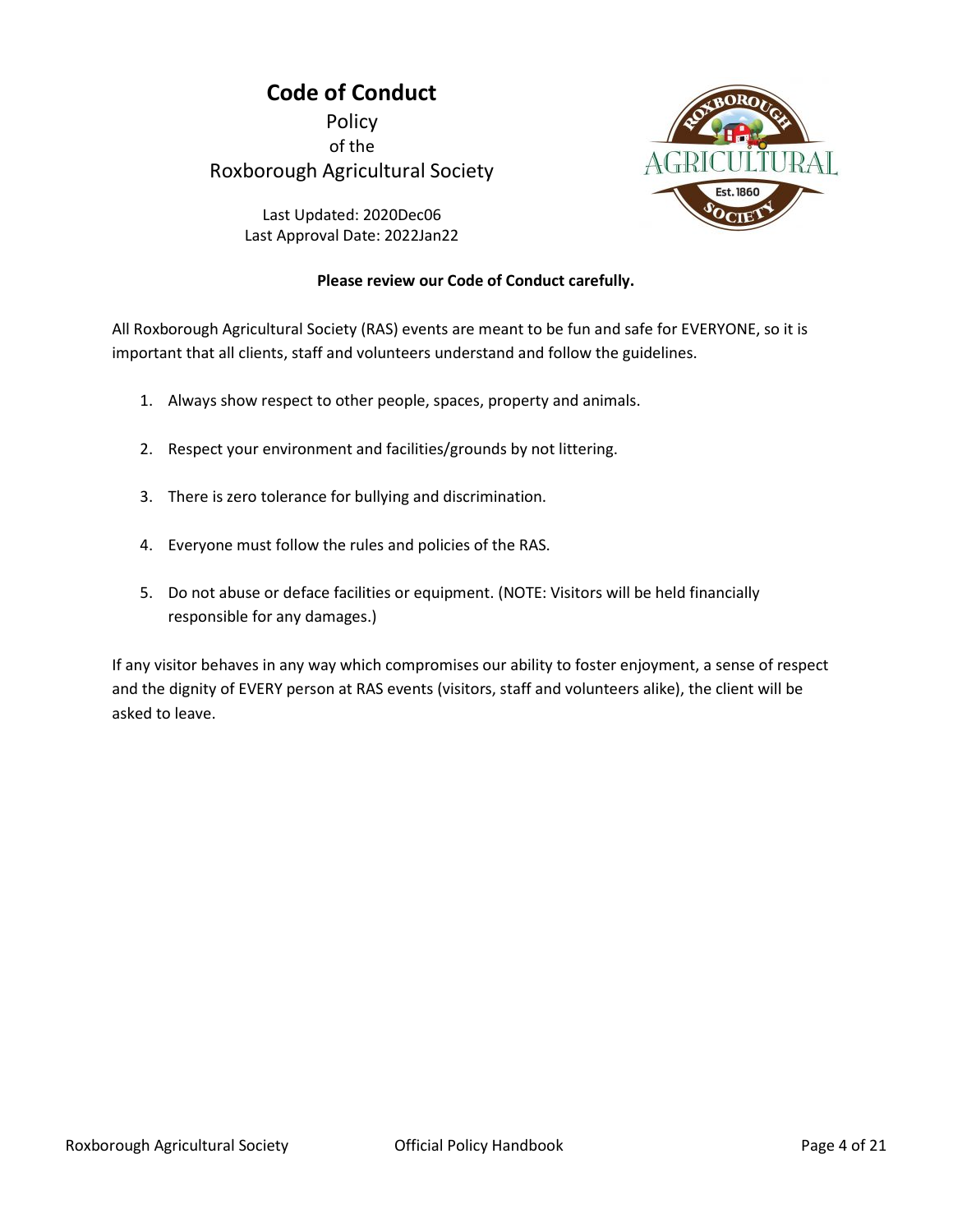## Responsible Beverage Service

**Policy** of the Roxborough Agricultural Society



Last Updated: 2020Dec06 Last Approval Date: 2022Jan22

- 1. We will not service alcohol to anyone under the legal drinking age of 19 years.
- 2. Proof of legal drinking age will be required when our staff is in doubt.
- 3. We will not serve alcohol to patrons who are obviously intoxicated.
- 4. We will provide alternative beverages to alcohol for our patrons.
- 5. We will serve our patrons in a friendly and courteous manner, but any form of abuse will not be tolerated by our servers.
- 6. We will limit the number of patrons to the number posted at our entrance.
- 7. We will introduce all staff to our policies of Responsible Beverage Service principles during the first shift.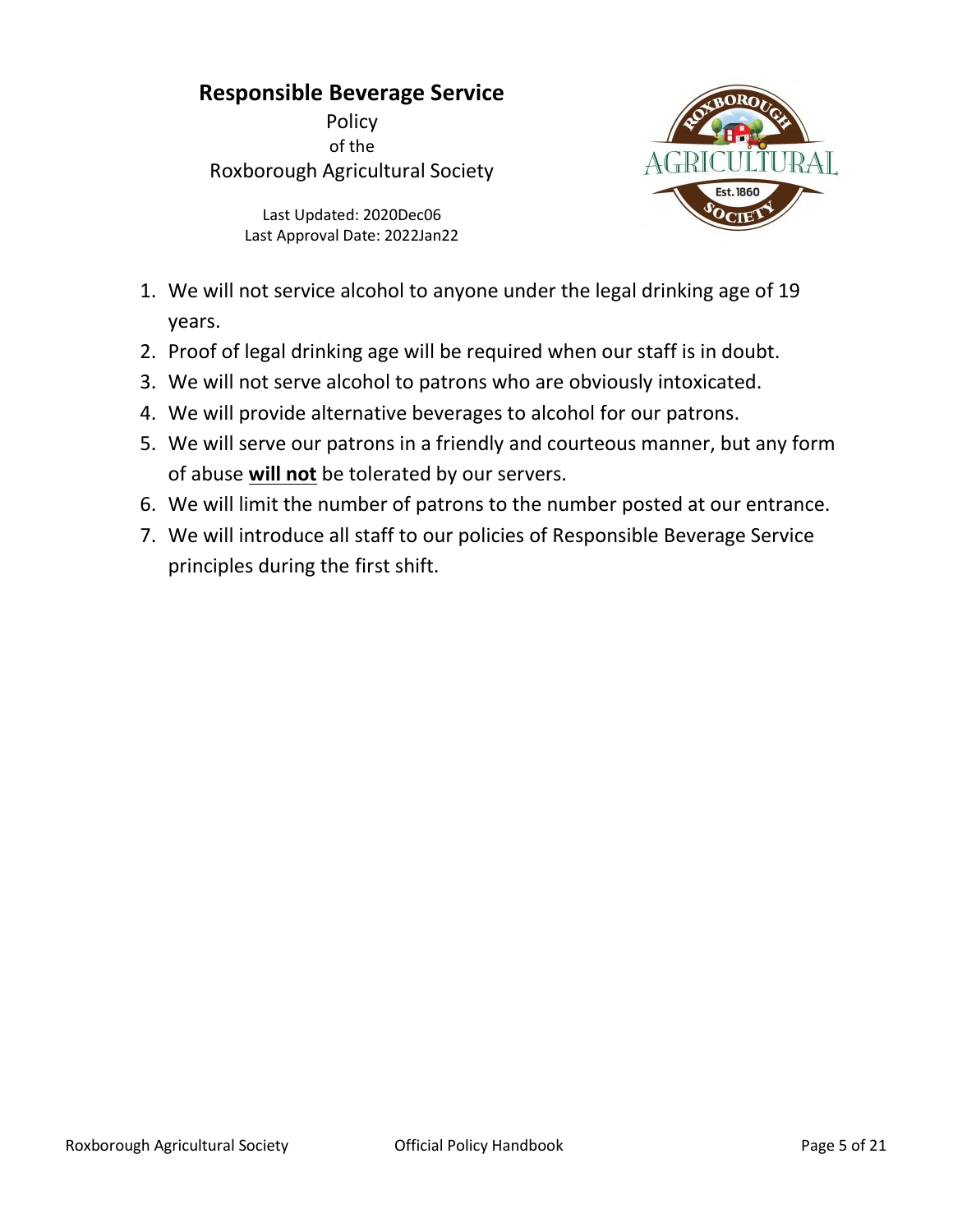# Refund Policy

Policy of the Roxborough Agricultural Society



Last Updated: 2020Dec06 Last Approval Date: 2022Jan22

Refunds are not generally permitted. Exceptional circumstances may be considered at the discretion of the Treasurer or designee.

In no case will vendors be eligible for refunds of fees.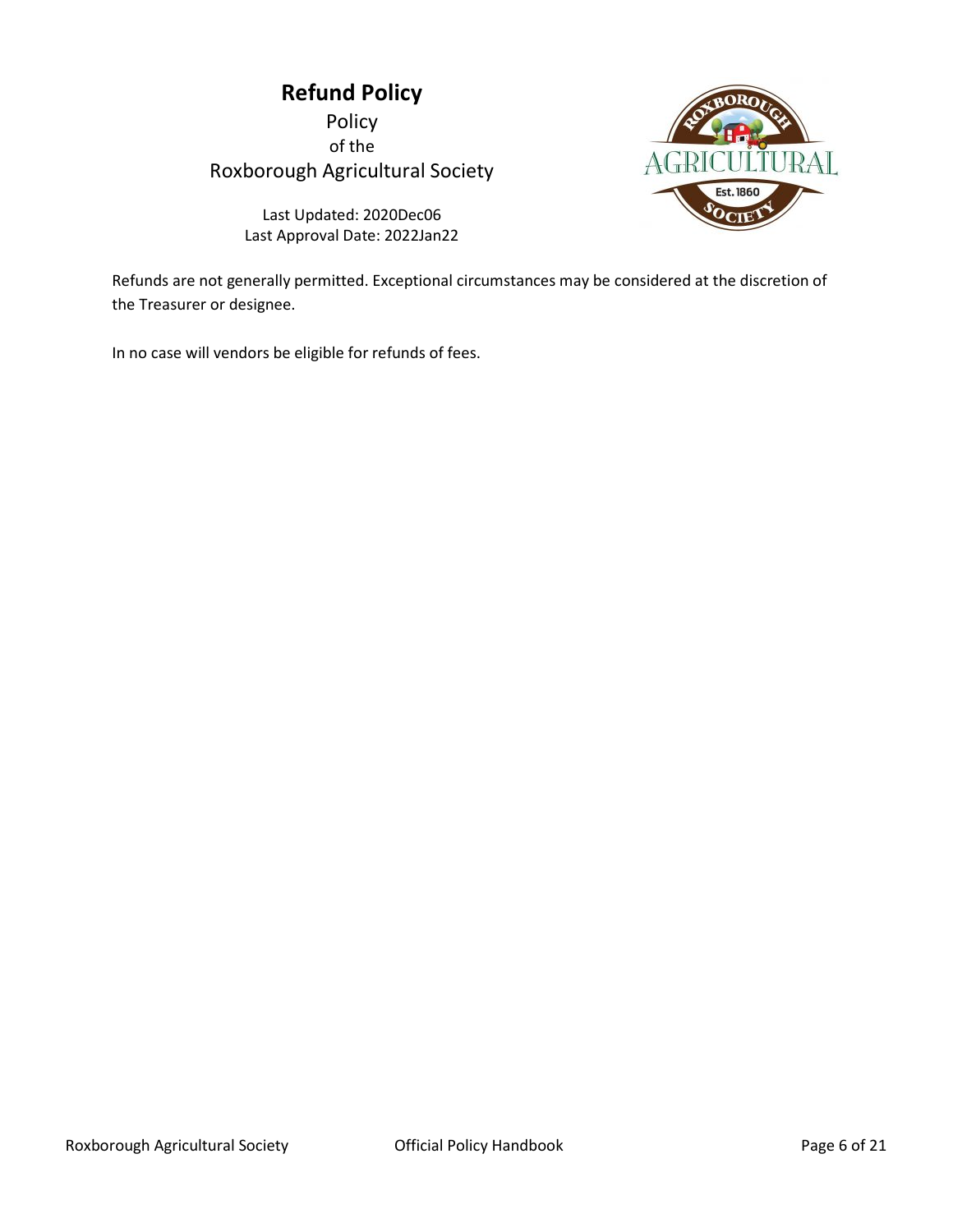## Anti-Harassment and Anti-Bullying

Policy of the Roxborough Agricultural Society



Last Updated: 2020Dec06 Last Approval Date: 2022Jan22

All events of the Roxborough Agricultural Society (RAS) are to be a wonderful experience for all staff, volunteers and visitors. As members of a community, we should always strive to be the best people we can be for each other. RAS events are to be a place where all people should be able to feel included and accepted for who they are in an environment based on mutual respect, tolerance, and acceptance.

#### Accordingly:

- 1. Every person at RAS events has the right to a safe and healthy environment.
- 2. Bullying and/or harassment of any individual at any fair event is unacceptable and will not be tolerated.
- 3. The Anti-bullying and Anti-Harassment Policy of the Roxborough Agricultural Society applies to all staff, volunteers and visitors.
- 4. This policy is applicable to all permanent, temporary, casual interpersonal and electronic communications and contact such as emails, texting, face book postings and online comments.

#### BULLYING AND HARASSMENT DEFINITIONS

"Bullying" and/or "Harassment" is defined as aggressive and typically repeated behaviour where:

- i. The behaviour is intended to result in, or to be reasonably known to result in causing fear, humiliation, intimidation or distress to another individual. This includes physical, psychological or social harm, or harm to an individual's property
- ii. The behaviour creates a negative environment for another individual or the community at large
- iii. The behaviour infringes on the safety of another through direct physical contact, such as hitting or shoving; verbal assaults, such as teasing or name-calling; and social isolation or manipulation.
- iv. The behaviour that creates a real or perceived imbalance of power between individuals based on factors such as size, strength, age, intelligence, peer group power, economic status, religion, ethnic origin, family circumstances, race, disability

#### EXAMPLES:

Sometimes it is easy to spot harassing and bullying behaviours. For example, the following behaviours are never acceptable:

- 1. Aggressive verbal behaviours such as threats, intimidation, excessive teasing
- 2. Physical assault of any kind such as hitting, punching, biting, kicking or restraining someone against their will
- 3. Sexual assault
- 4. Repeated unwelcome touching

Roxborough Agricultural Society **Contains Containers** Official Policy Handbook **Page 7 of 21**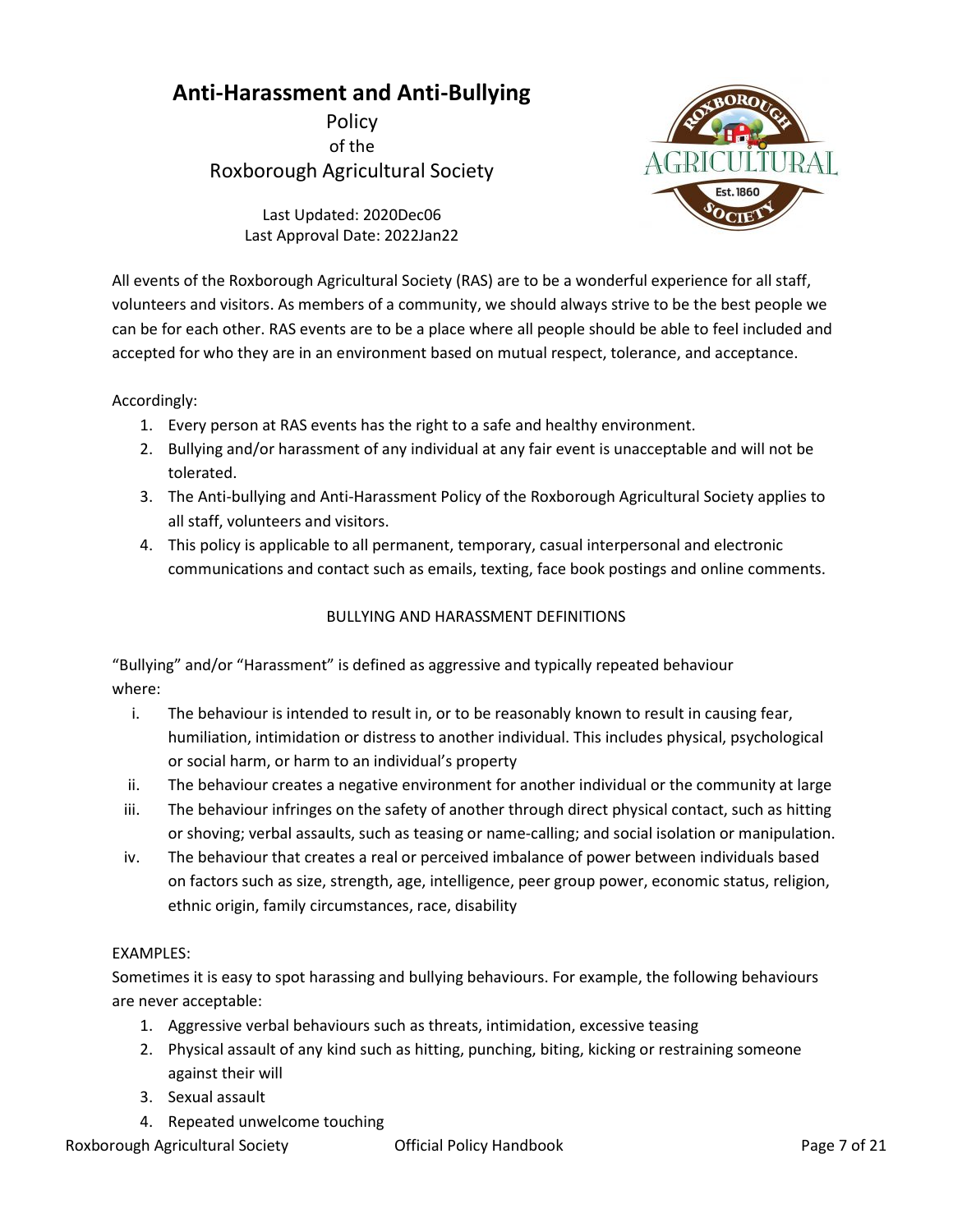5. Deliberate exclusion from the community

Other times, it is not so easy to recognize harassment or bullying. Some behaviours that may seem innocent or harmless may be hurtful. Sometimes an individual may engage in harassment or bullying without even realizing they are doing it. For example:

- 1. Telling a joke repeatedly about someone, even if the person found the joke funny the first time
- 2. A group of friends who hang out together all the time may lead others to feel excluded or inferior, even if it is not the intention of the group
- 3. Telling a secret about another person which can lead or rumours even if it were only meant to be shared with one person

#### OBLIGATIONS

Each person in attendance at RAS events is obligated:

- i. To report immediately to the office any observed or experienced incident or any perceived incident of bullying and/or harassment
- ii. To take immediate steps to intervene in aggressive behaviour when safe to do so
- iii. To immediately seek assistance or witness if required, from another staff member

#### ACTION PROCEDURE

A Director of the Board who is informed of an incident is obliged:

- i. To promptly investigate any complaint of bullying or harassment or perceived bullying or harassment
- ii. To refer the incident to conflict resolution under the direction of a Director or designee and/or peer mediation session with the individuals to attempt resolution
	- NOTE: Conflict resolution procedures shall not supplant the authority of the Board of Directors to act to prevent violence, ensure safety and maintain order.
- iii. To take action up to and including removal from the event of any individual who engages in bullying or harassment that continues to disrupt the well-being of another individual
- iv. To make reasonable efforts to keep a report of bullying and the results of any investigation confidential
- v. To immediately prepare documentation of any incident of bullying or harassment including the names of the individuals involved; the date and time of the incident(s); locale of the incident; details of the incident(s); names of witnesses; the action taken; to submit (Incident Report Form) to the Board of Directors
- vi. To immediately notify the rest of the Board of Directors and parents/guardians of any minors under the age of 18 if legal authorities are notified
- vii. To notify the police and the rest of the Board of Directors, if any incident allegedly contravenes Federal and Provincial Laws

.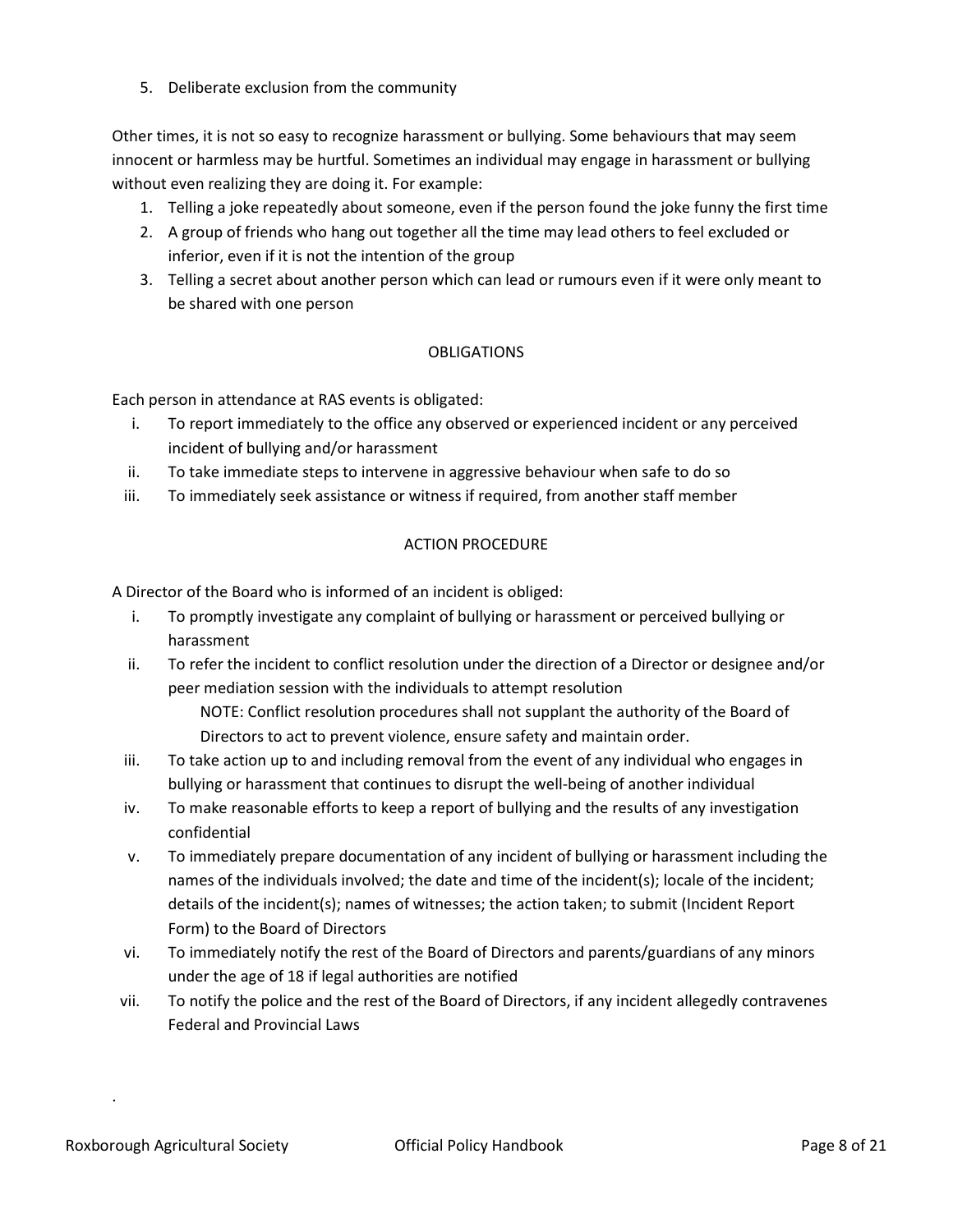## Social Media **Policy** of the Roxborough Agricultural Society



Last Updated: 2020Dec06 Last Approval Date: 2022Jan22

Every time one communicates on social media, whether it is on Facebook, YouTube, blogs, twitter, etc., one is exposing to the public viewing, an opinion of one's self and those in one's social environment. Although every person is entitled to reflect on their experiences, sound judgment and due care should be exercised when using social media to publicly share these thoughts.

The inappropriate use of electronic communications and social media can result in facing civil or criminal legal consequences.

Examples of social media communications that could initiate legal ramifications are:

- Making any online comments that defame the Roxborough Agricultural Society (RAS) and/or persons managing the RAS and/or persons attending RAS events
- Disclosing confidential information about any person attending RAS events, or involved with the RAS
- Posting images of any visitor, staff or volunteer without their declared permission (or that of their parent(s)/guardians if a minor)
- Using any electronic communication technology to harass, or what may be perceived to harass, a visitor, staff or volunteer.
- Using any social media technology to incite hatred against the RAS, an identifiable person or group.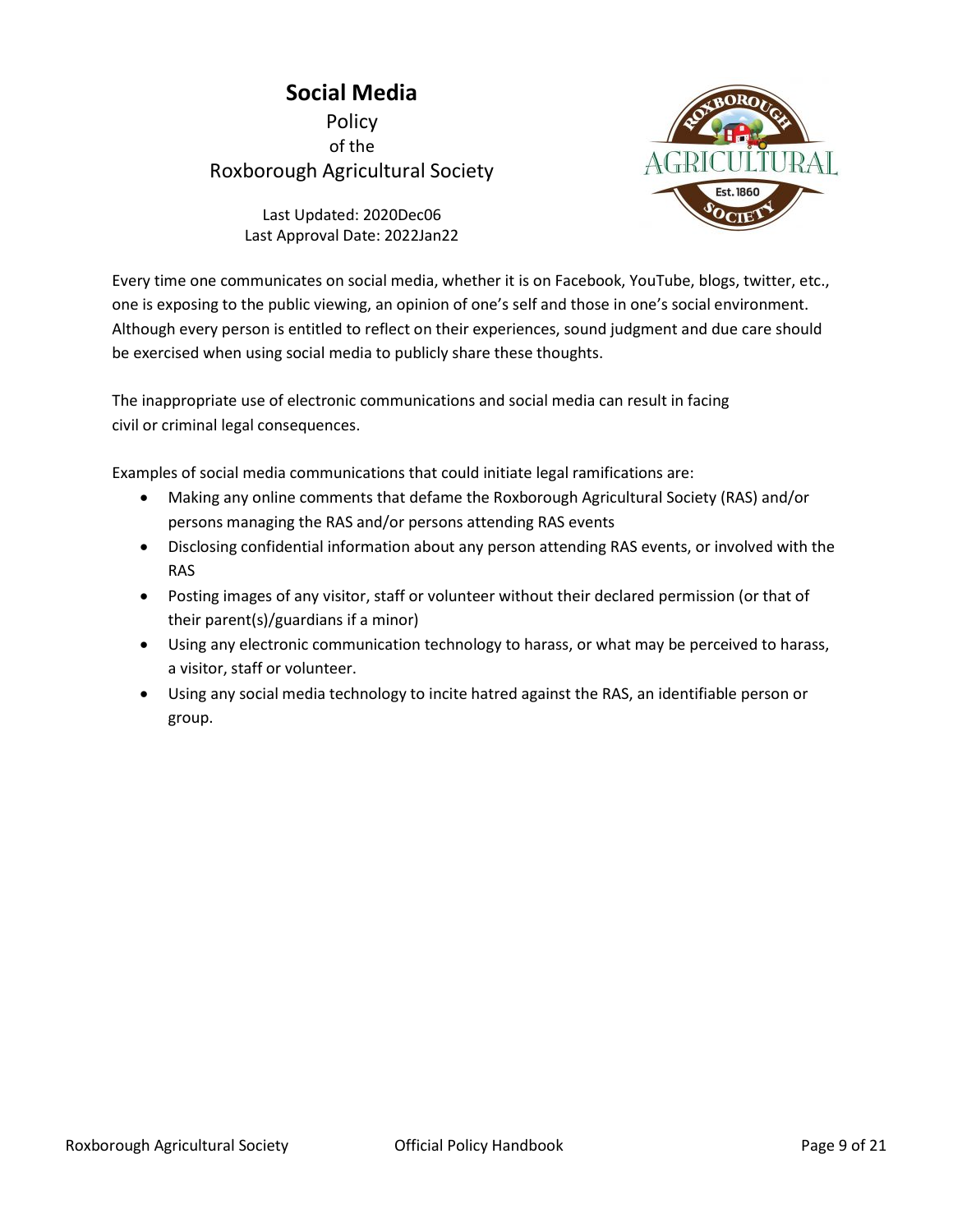## Privacy Policy of the Roxborough Agricultural Society



Last Updated: 2020Dec06 Last Approval Date: 2022Jan22

The Roxborough Agricultural Society (RAS) recognizes the importance of privacy and the sensitivity of personal information and is committed to keeping the any personal information collected of our competitors, staff and volunteers accurate, confidential, secure, and as private as possible.

Our Privacy Policy has been designed to inform everyone of our commitment to adhere to the terms and spirit of the federal Personal Information Protection & Electronic Documents Act (PIPEDA, January 1, 2004).

#### ACCOUNTABILITY

The RAS controls and centralizes the collection of personal information for administrative purposes. All information is processed and stored in secure and confidential databases and/or storage units off-site with limited access through a designated member(s) of the Board of Directors or designees.

The RAS does not give or sell personal information to any organization nor do we share information online or by telephone to any outside parties. We do not publish any personal information online or in written form without the express permission of the individual (or that of the parent(s)/guardians of a minor).

#### WHAT INFORMATION DO WE COLLECT?

The personal information we collect shall be limited to that which allows us to run safe and effective programs while maintaining accurate and appropriate records.

The personal information includes names and contact information of competitors, as well as appropriate personal information from staff and volunteers to facilitate training, contact and payroll.

The names of competition winners may be publicised by RAS.

#### PHOTOGRAPHS/IMAGES

Everyone at RAS events is encouraged to take and share photos of their experience. These photos are for the individual's personal use.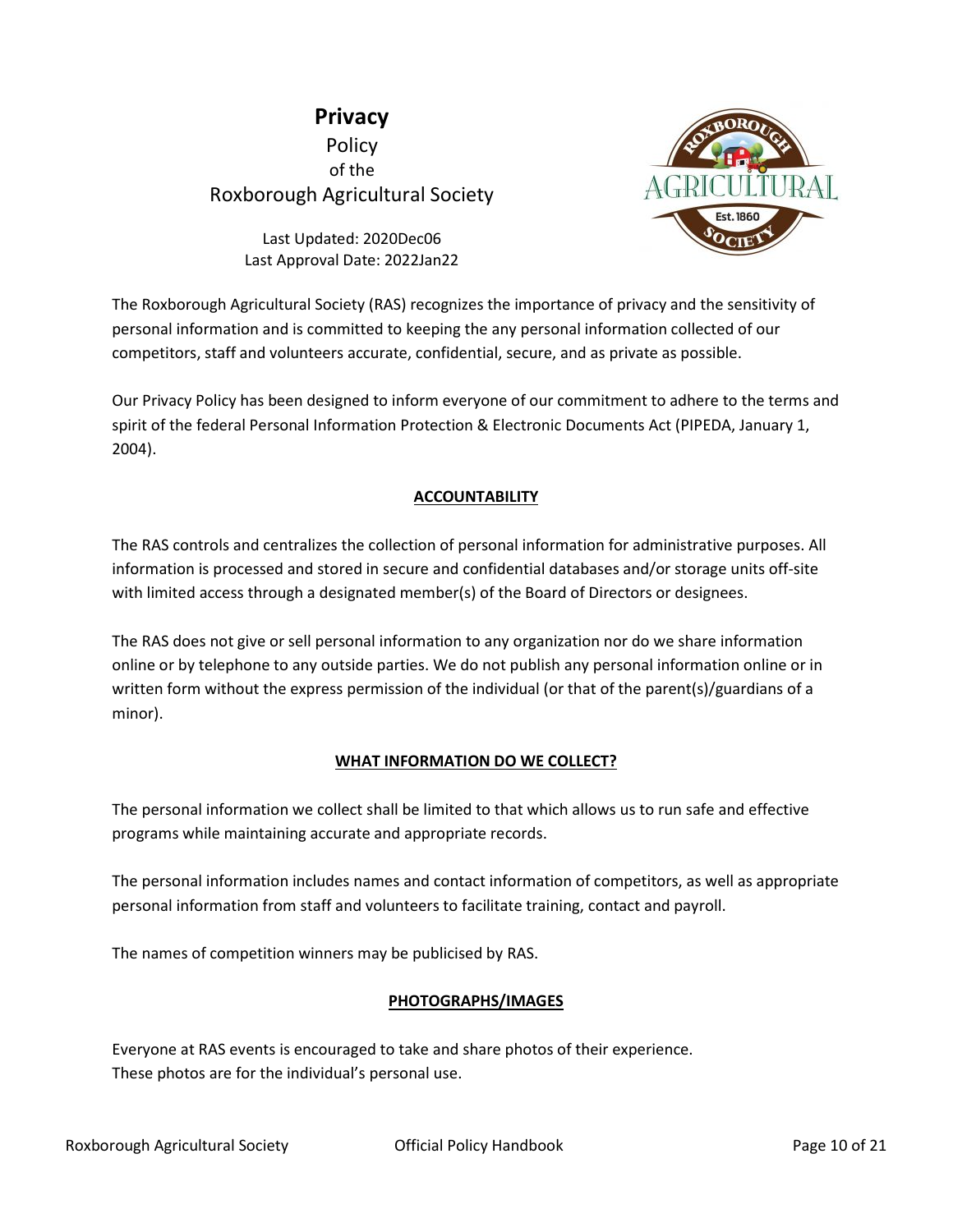Unless photos are placed within the custody of the RAS, the RAS does not take responsibility for any sharing and/or posting of these personal photographs on any social media sites such as Instagram, SnapChat, Facebook, YouTube, blogs, texts, etc.

As RAS events are public, all competitors, visitors, volunteers and staff must agree that RAS may utilize their image and voice in photos and videos. These images and videos may be used to advertize and promote RAS and RAS events.

#### CHANGES TO OUR PRIVACY POLICY

Changes to all of or any part of our Privacy Policy will be reviewed annually and posted on our website and in any other place we deemed appropriate, so that you are always aware of what information we collect and archive, how and under what circumstances this information is used.

#### CONTACT INFORMATION

If you have any questions about our privacy policy, please contact us through our website.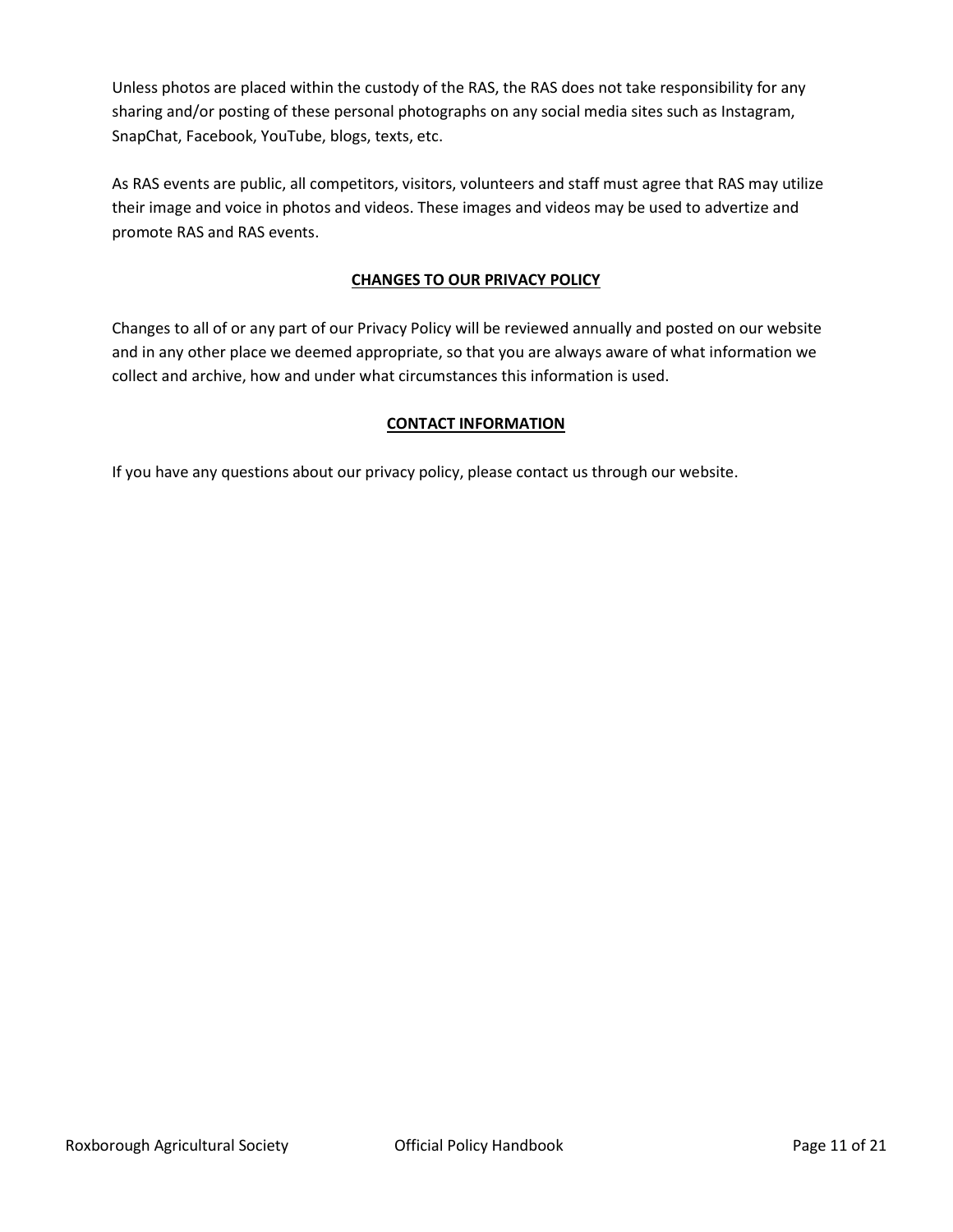## Police Clearance Policy

of the Roxborough Agricultural Society



Last Updated: 2020Dec06 Last Approval Date: 2022Jan22

Police Clearance requirements apply to those over the age of majority (18 years).

All Directors, as well as all adult volunteers and staff with direct supervision over volunteering or employed minors in attendance (without a parent/guardian) at RAS events or activities must provide a current Vulnerable Sector Police Clearance Form to the Board of Directors prior to said supervision.

Vulnerable Sector Police Clearance Forms obtained for another organization or purpose may be accepted by the Board of Directors.

Vulnerable Sector Police Clearance Forms must be renewed every three (3) years.

No police clearance form older than six (6) months will be accepted by the Board of Directors.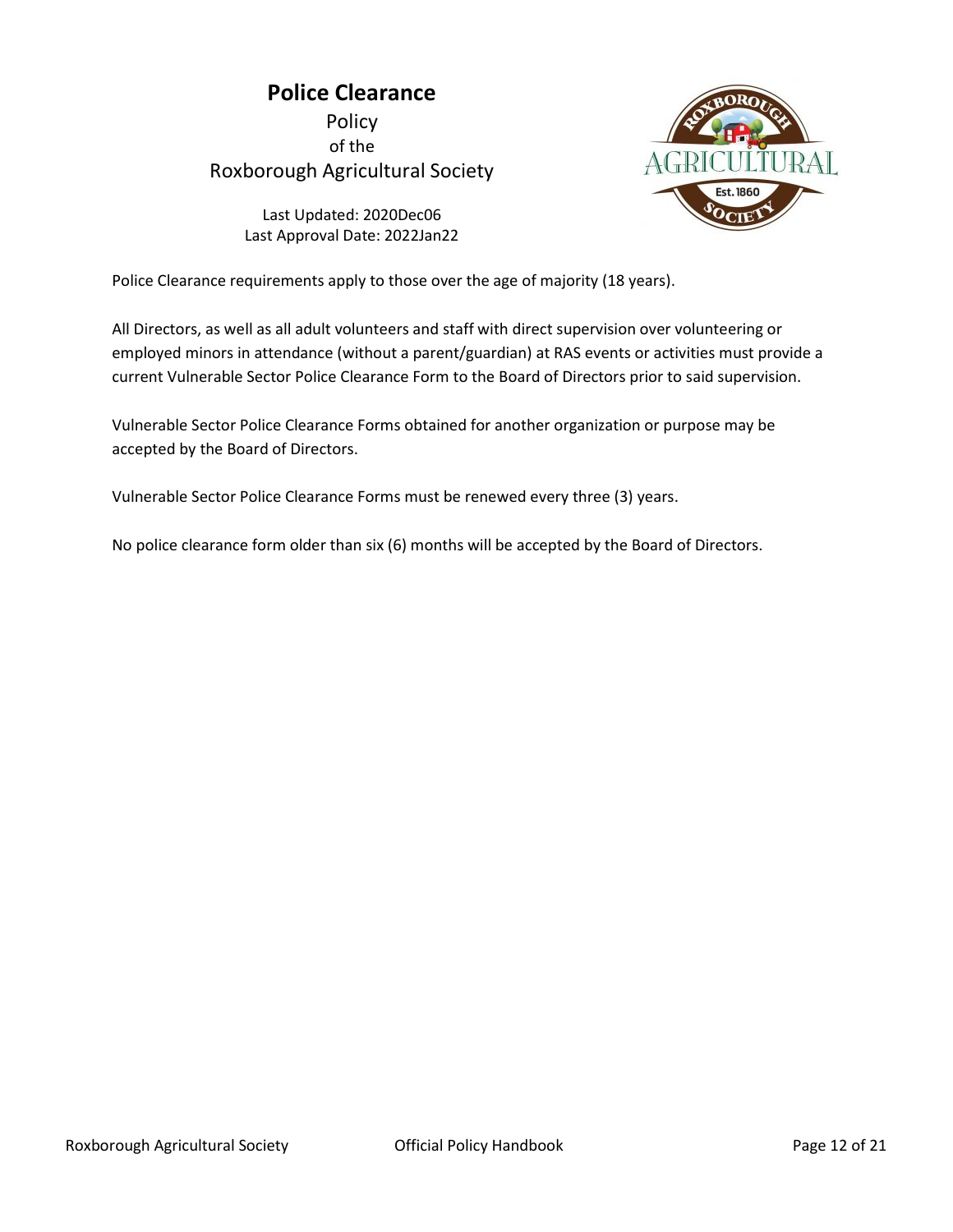## Health & Safety

**Policy** of the Roxborough Agricultural Society

> Last Updated: 2020Dec06 Last Approval Date: 2022Jan22

#### Communicable Disease

Est. 1860

Any visitor, staff or volunteer who is ill and unable to participate fully in regular activities should not attend Roxborough Agricultural Society events.

#### Competitor Injuries

All competitors involved in any physical incident must be cleared by first aid personnel before they may be permitted to compete.

#### First Aid

The RAS will make reasonable effort to ensure there is a first aid certified person assigned to be available at all times during the Avonmore Fair and fundraising events while said events are open to the public.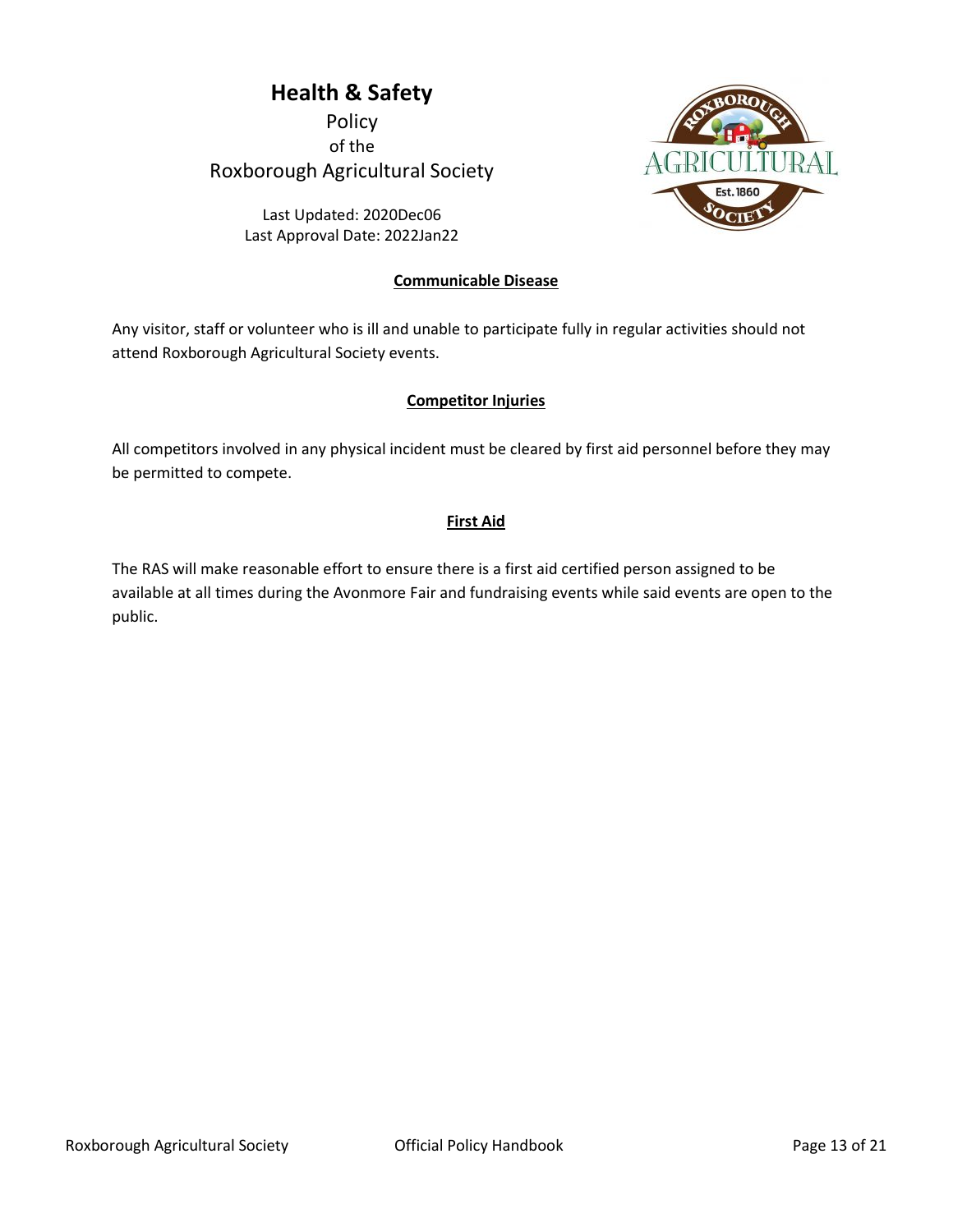## Incident Reporting

Policy of the Roxborough Agricultural Society

> Last Updated: 2020Dec06 Last Approval Date: 2022Jan22



Incidents must be reported in a timely manor. Incident report forms must be submitted to the Board of Directors , and include all relevant information (including all available voluntary statements from witnesses).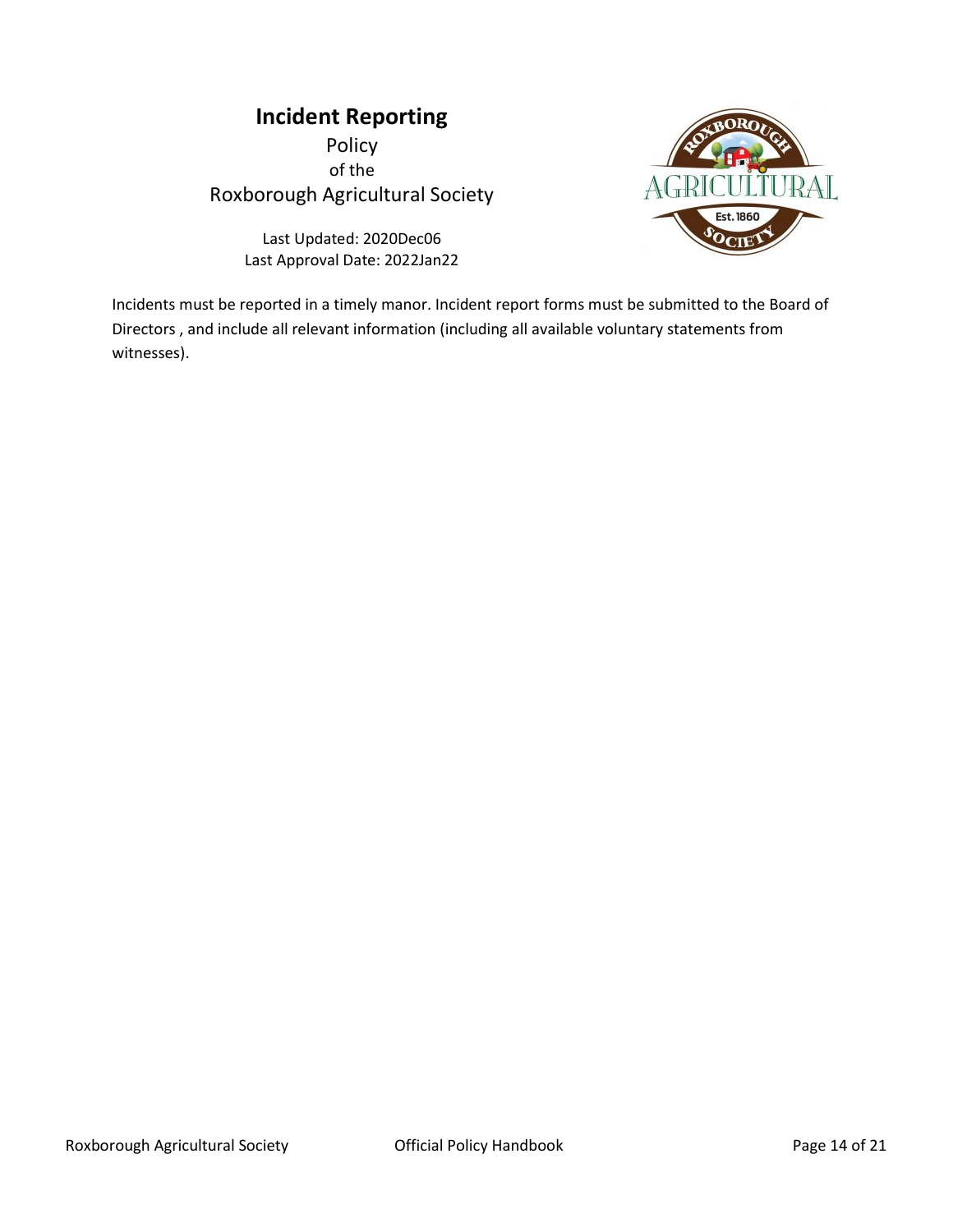#### Roxborough Agricultural Society Incident Report Form

| Time:                          |                                     | AMO<br>PMD               |                                                 |  |
|--------------------------------|-------------------------------------|--------------------------|-------------------------------------------------|--|
| <b>Incident Particulars</b>    |                                     |                          |                                                 |  |
| Name:                          |                                     |                          | Age:                                            |  |
| Home Address:                  |                                     |                          |                                                 |  |
|                                |                                     |                          |                                                 |  |
| Phone:                         | Home:                               | Work:                    | Cell:                                           |  |
| <b>Description of Incident</b> |                                     |                          |                                                 |  |
| Location:                      |                                     |                          |                                                 |  |
| Injury Sustained:              |                                     |                          |                                                 |  |
|                                |                                     |                          |                                                 |  |
|                                |                                     |                          |                                                 |  |
| Details:                       |                                     |                          |                                                 |  |
|                                |                                     |                          |                                                 |  |
|                                |                                     |                          |                                                 |  |
|                                |                                     |                          |                                                 |  |
| <b>Treatment</b><br>On site:   |                                     |                          |                                                 |  |
|                                |                                     |                          |                                                 |  |
|                                |                                     |                          |                                                 |  |
| Ambulance:                     |                                     |                          |                                                 |  |
| Hospital:                      |                                     |                          |                                                 |  |
| <b>Witnesses</b>               |                                     |                          |                                                 |  |
| Employees:                     |                                     |                          | Did you Witness Incident: Y / N                 |  |
| Did you witness incident? Y/N  |                                     | If not, who told<br>you? |                                                 |  |
| First on scene:                |                                     |                          | Did you Witness Incident: Y / N                 |  |
|                                |                                     |                          |                                                 |  |
| Additional                     |                                     |                          |                                                 |  |
| Info:                          |                                     |                          |                                                 |  |
|                                |                                     |                          |                                                 |  |
| Date:                          | <u> 1989 - Jan Amerikaans III (</u> | Signature:               | <u> 1989 - Johann Barnett, fransk politik (</u> |  |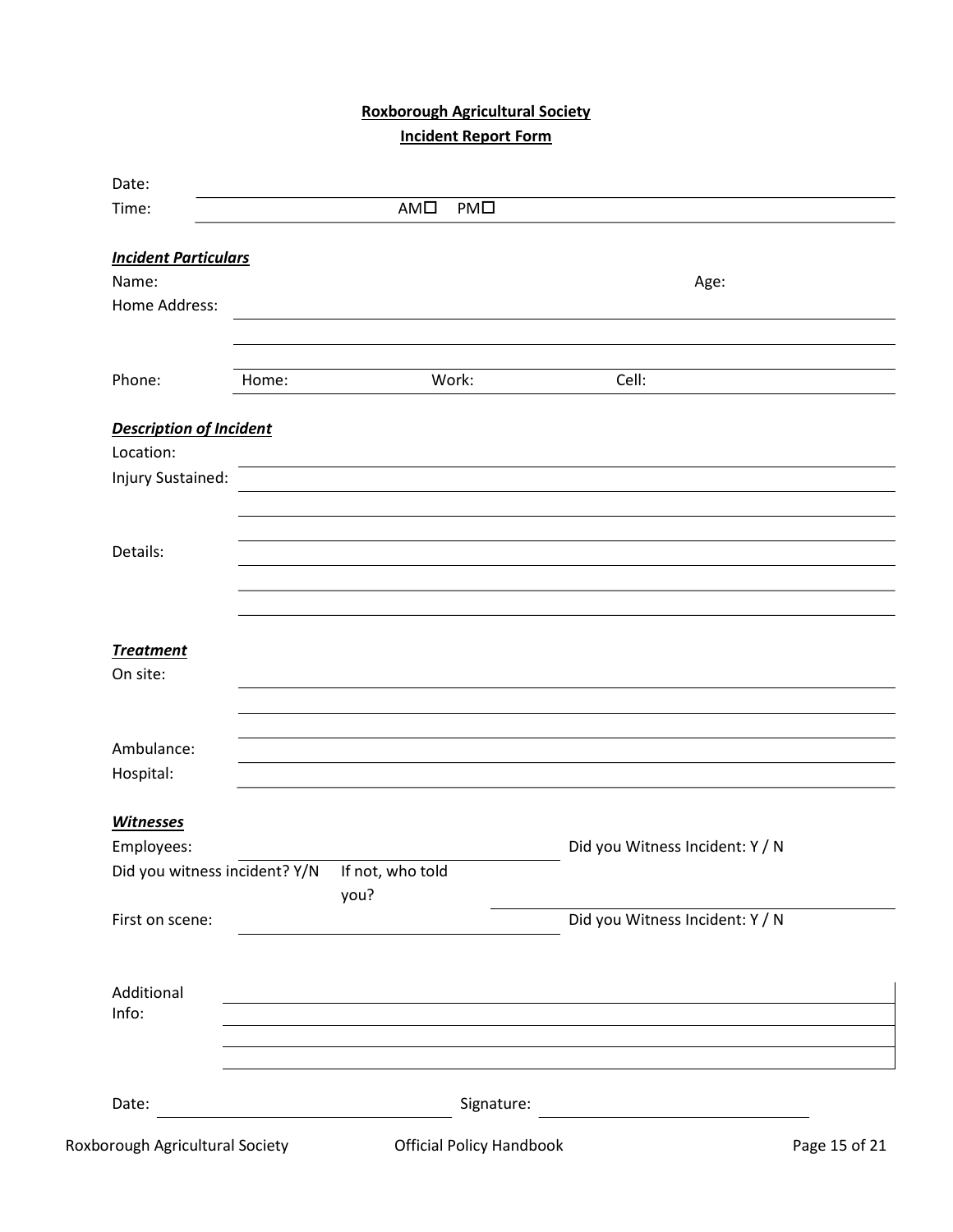## Accessibility Standard for Client Service

Policy of the Roxborough Agricultural Society

> Last Updated: 2020Dec06 Last Approval Date: 2022Jan22



#### Forward

The Roxborough Agricultural Society (RAS) strives to provide equitable and accessible services to individuals with disabilities. The RAS Accessibility Standards for Client Service Policy was created to document the steps taken by the RAS to ensure that our services and programming are accessible and equitable. This policy will be revised as other standards are introduced under the Accessibility for Ontarians with Disabilities Act, 2005. The Board of Directors will revise this policy annually to ensure that our services continue to respect the dignity and independence of individuals with disabilities.

#### What is the AODA?

The Accessibility for Ontarians with Disabilities Act, 2005, is an Ontario law that aims to increase accessibility for those with disabilities, through the implementation of mandatory accessibility standards.

#### Environmental and Programming Limitations

RAS aims to be open and flexible to accommodate client needs when possible, but our programming and environment may not be equipped to do so in certain situations.

The following outlines our policies concerning assistive devices, support workers and service animals during the camping season:

Assistive Devices: Any client with assistive devices are welcome to RAS events. If a client has an assistive device, we will make every reasonable accommodation.

Support Workers: If a client has a support worker, they and their support worker is welcome to RAS events.

Service Animals: Service animals of our clients are always welcome at RAS events.

#### Staff Training

Roxborough Agricultural Society **Container Container Official Policy Handbook** Page 16 of 21 All RAS volunteers and staff shall submit training records, or attend an RAS training session which equips them with the tools and knowledge to provide respectful and equitable service. Training includes: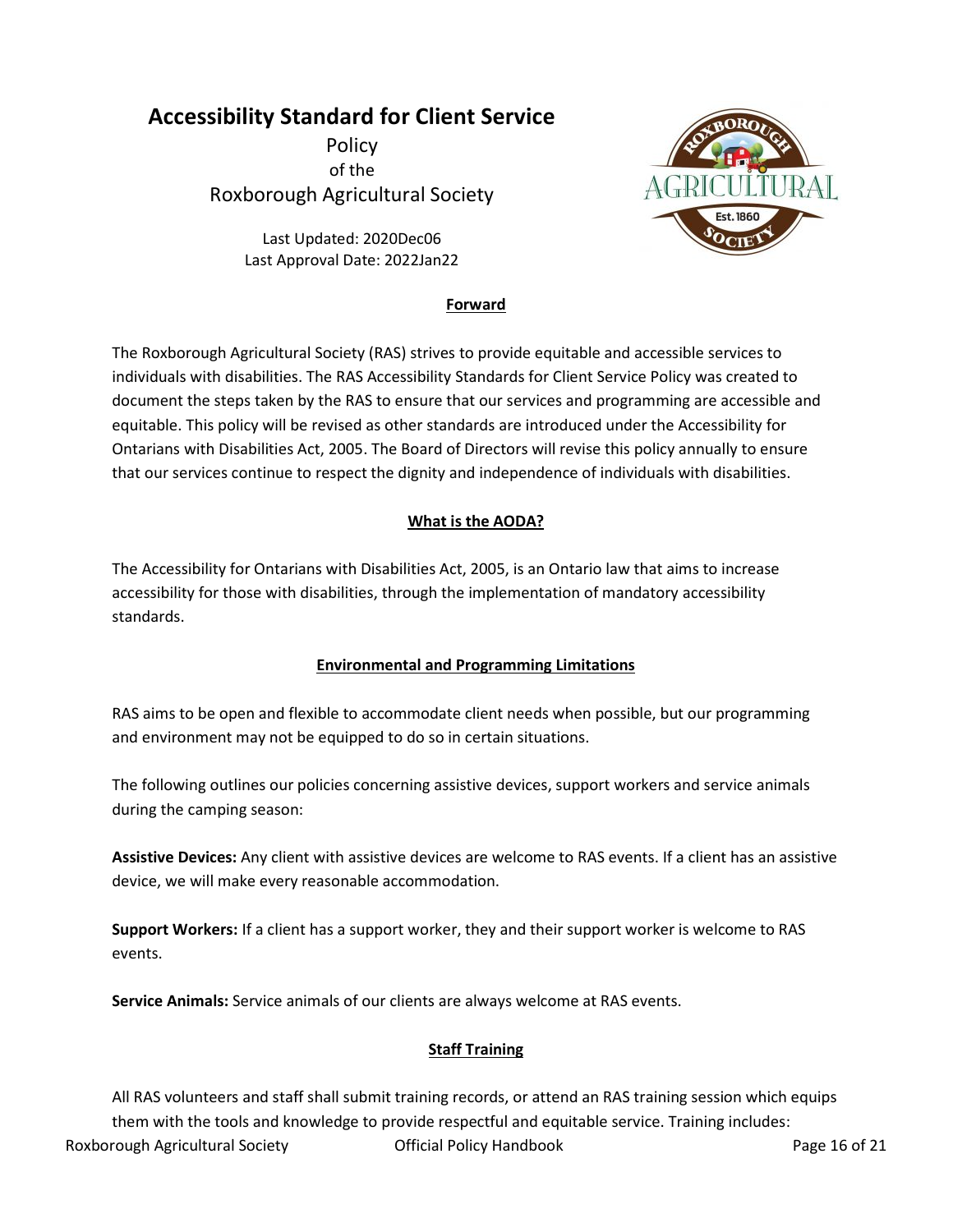- An overview of the Accessibility for Ontarians with Disabilities Act [2005], and the requirements of the customer service standard
- Details of this policy
- Discussions and workshops that address various disabilities and assistive devices
- Safe, effective and respectful ways to support individuals with disabilities

#### Communication Standards

RAS makes information concerning our policies, practices and programming accessible through multiple mediums. We highlight to the public that they may receive information via:

- Electronic forms
- Printed material
- Phone conversations
- Face-to-face interactions
- Our website (which may be displayed in multiple font sizes & various contrasts)

When speaking to clients, RAS aims to communicate with individuals in a manner that takes into account any physical, social and/or cognitive differences.

#### Employment standards

RAS provides an inclusive and nurturing work environment for staff members. For individuals with disabilities, we strive to provide them with the support they require to be active and successful members of our staff. Examples of the type of extra support we provide includes:

- Delivering feedback in a mode that is effective for the individual (i.e. providing written and verbal evaluations, providing concrete examples...)
- Scheduling extra one-on-one meetings to provide emotional support
- Taking time to discuss strategies and to provide extra feedback

#### Job Postings

RAS advertisements of employment opportunities shall include the following statement:

"The Roxborough Agricultural Society welcomes and encourages applications from people with disabilities. Accommodations are available on request for candidates taking part in all aspects of the selection process. Please note that there are environmental and job specific physical requirements and limitations that may impact an applicant's ability to perform."

#### Feedback Process

RAS welcomes and appreciates feedback concerning the accessibility of our services. Individuals who wish to provide feedback on the way the RAS provides service to people with disabilities can do so in the following ways:

Roxborough Agricultural Society **Container Container Official Policy Handbook** Page 17 of 21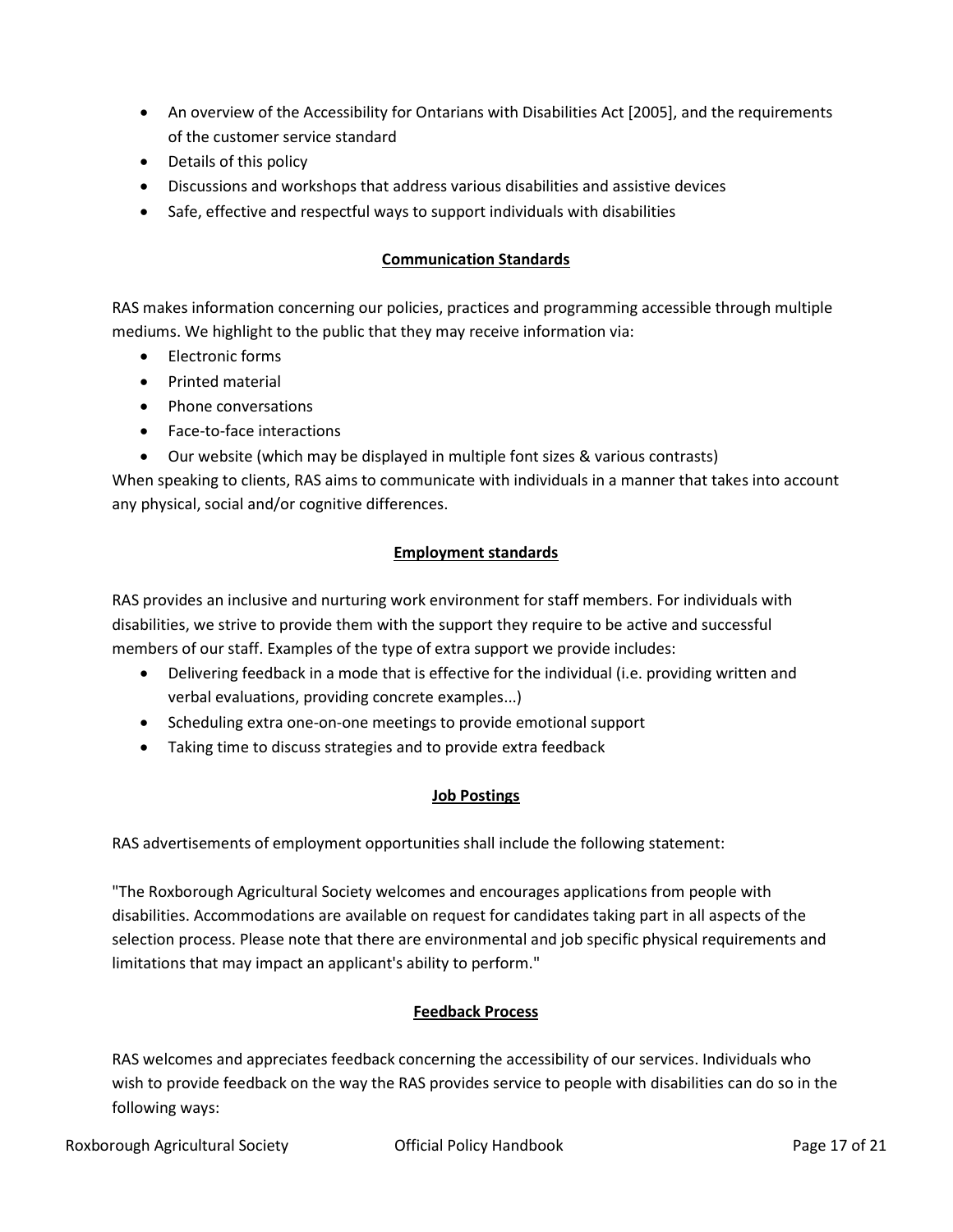- Email RAS [Info@AvonmoreFair.ca]
- Phone RAS  $[613.346.2252 During Fair Only]$
- Schedule an appointment to meet with a member of the Board of Directors

All feedback will be directed to the current President of the Board of Directors (or designate). We will ensure that feedback is responded to within 30 days of the date that it was issued.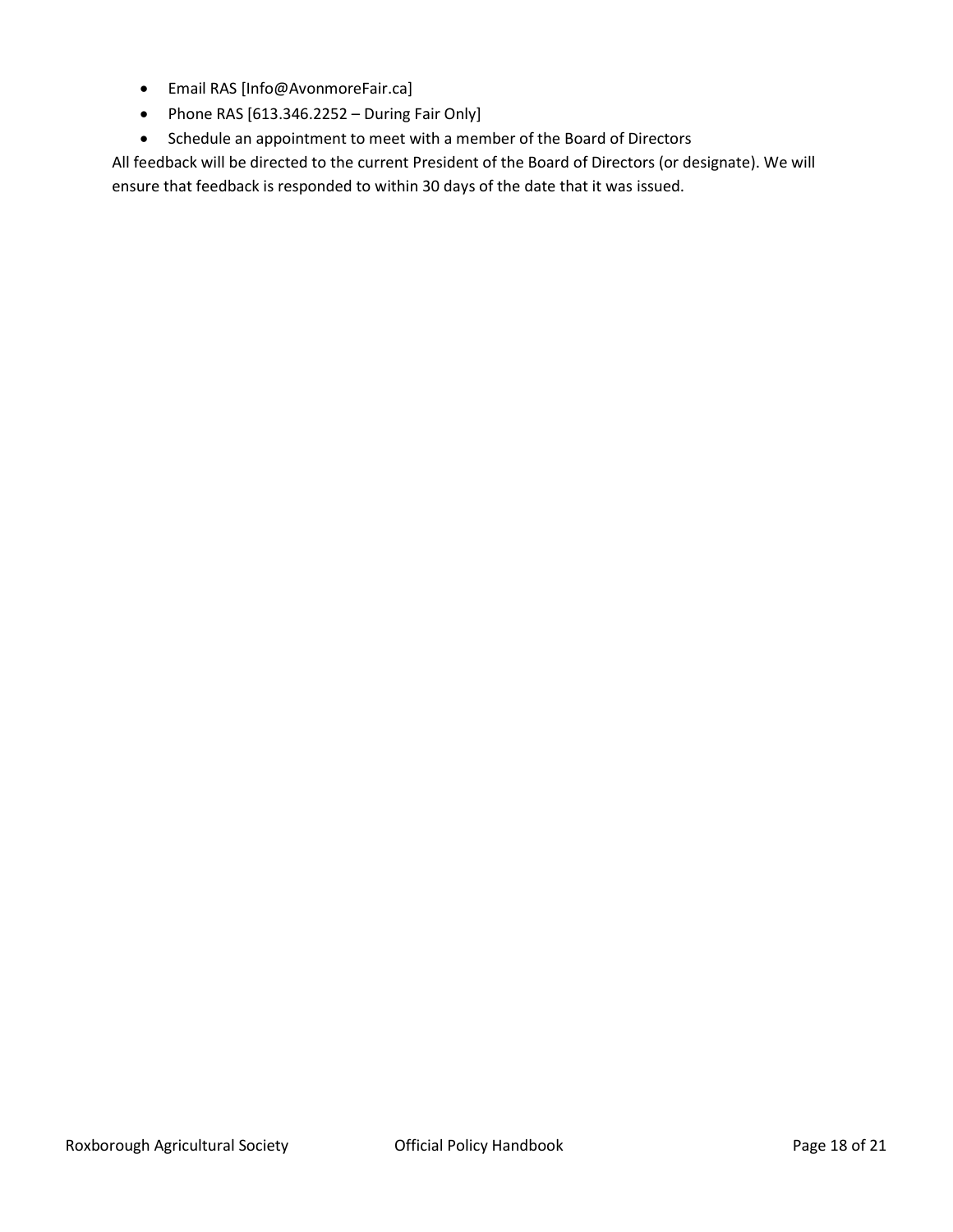### Pet Policy of the Roxborough Agricultural Society



Last Updated: 2020Dec06 Last Approval Date: 2022Jan22

To remain in compliance with applicable Health Regulations, for your safety and the safety of your pets, no pets, including those of visitors are permitted on the property without special permission of the Board of Directors.

Service animals are exempt from this restriction.

Animals which are part of an approved event are permitted.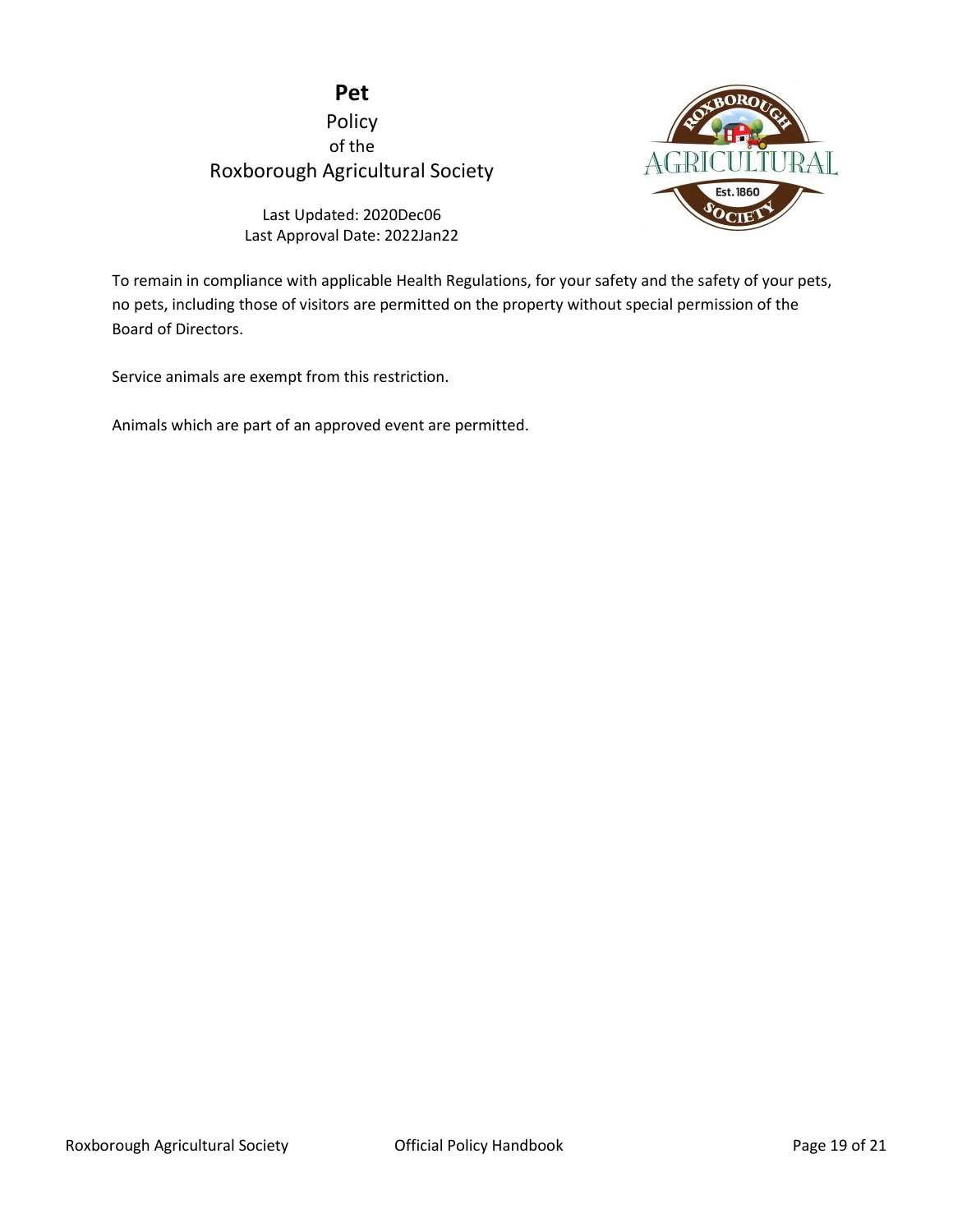## Facilities Use Policy of the Roxborough Agricultural Society



Last Updated: 2020Dec06 Last Approval Date: 2022Jan22

Any person or group wishing to use the grounds, buildings or equipment must request said use in advance. Requests shall be directed to the Board of Directors. The Board of Directors may authorize use at its discretion, and may require a fee at its discretion. Additional documentation (including insurance information) may be required.

Grounds, facilities and equipment must be returned as found (clean and in good repair). Equipment must be returned to the place where it was found (unless otherwise instructed by the Board of Directors.